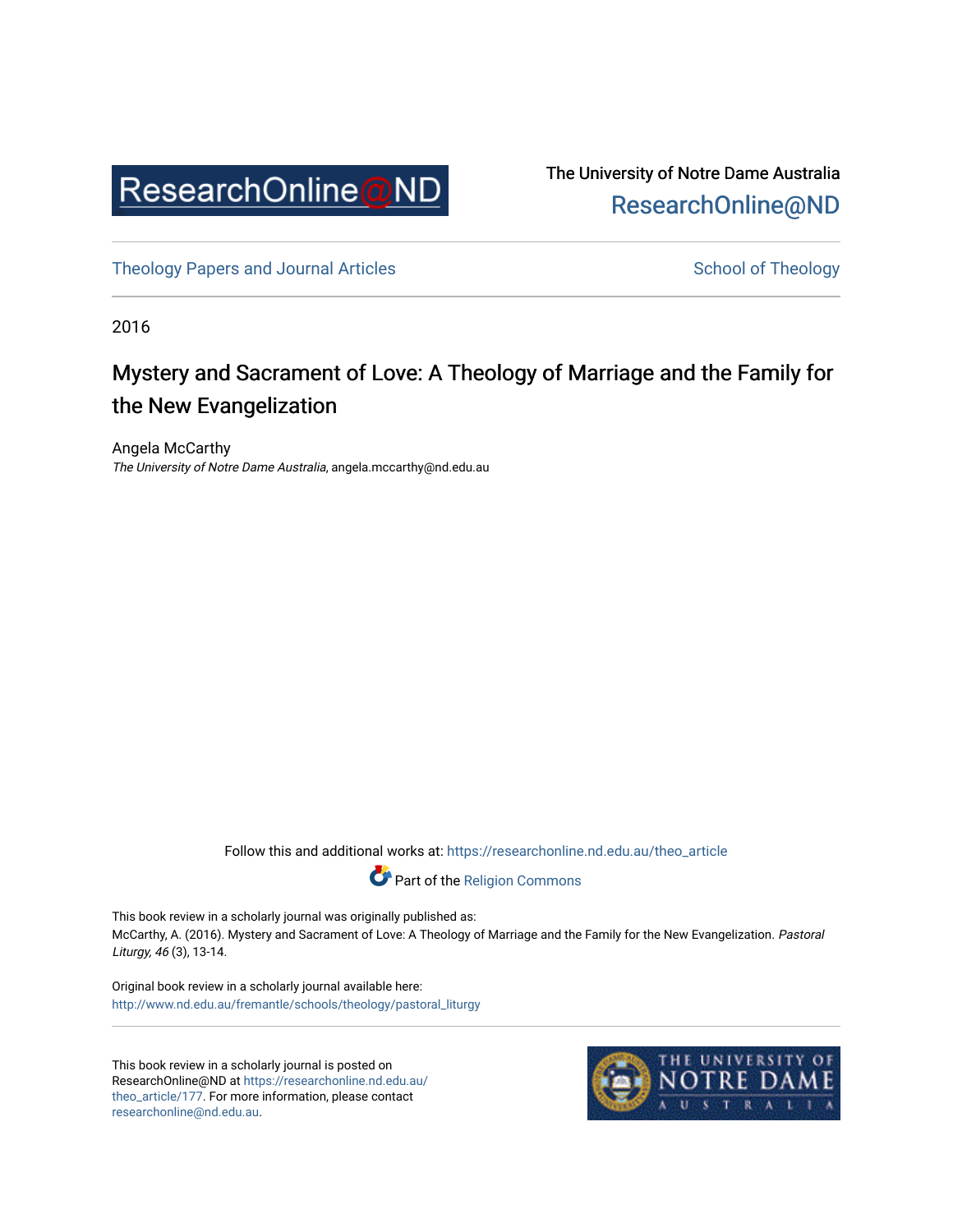This is the author's version of a book review published in *Pastoral Liturgy.*

McCarthy, A. (2016). *The Mystery and Sacrament of Love: A Theology of Marriage and the Family for the New Evangelization*. *Pastoral Liturgy, 46*(3), 13-14.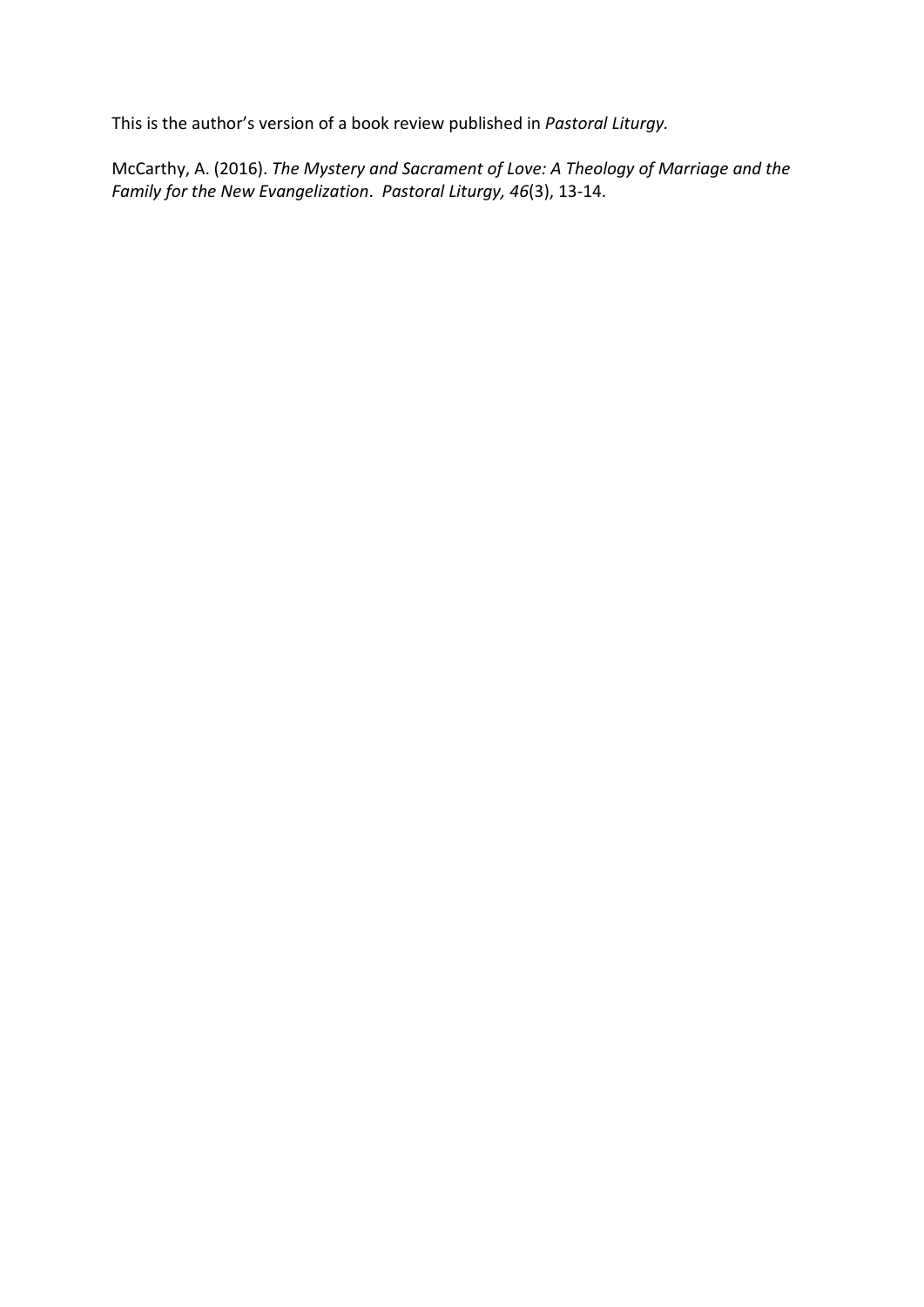Ouellet, Marc Cardinal. *Mystery and Sacrament of Love: A Theology of Marriage and the Family for the New Evangelization*. Translated by Michelle K. Forras and Adrian J. Walker. Grand Rapids Michigan: William B. Eerdmans Publishing Company, 2015. 332 pages.

The focus of this substantial book on the theology of the Sacraments of Marriage and Eucharist begins with the difficulties facing marriage and families in our rapidly changing world. Where *Gaudium et Spes* outlined this as an area of pastoral imperative, Pope Francis has strongly supported these concerns by establishing the synodal process to examine the problems and possible solutions whose conclusions have not yet been published at the time of writing.

As a systematic sacramental theology this book is based on very thorough investigation of the patrimony upon which it is based. The long history of sacraments have taken varied paths and the Second Vatican Council called for a complete renewal of the understanding and the liturgical expression that would bring the faithful to more deeply understand and more richly express through liturgy the mystery of the revelation of God's selfcommunication to humankind. Ouellet sets out to form theology "from below" that uses the "new contributions in ontology, anthropology, linguistics, or semiotics"(9) and that then combines with a theology "from above" and so offers an integrated whole. The book progresses with the underlying premise that there is a "trinitarian logic that covers the kenotic and eucharistic gift of Christ" (13).

The developing understanding of sacraments having both Christological and ecclesiological dimensions is thoroughly examined in this book as the experience moves from something that is dispensed by the Church to something that is experienced communally with the embracing love and mercy of God.

Part One presents an understanding of the mystery-sacrament of marriage. The way that marriage and covenant is revealed through the Old Testament is explored and even though there are suggestions that the image of God is not always reflected in the ancient experience of marriage, the reality of marriage as a political engagement and connection that provides power is not really given credence. To be a bride is to be possessed by the bridegroom, for Israel to be the bride of God is to be owned by God and therefore protected by God. This can be problematic in a biblical foundation for the mystery of the sacrament in our contemporary world. The use of the New Testament in exploring the biblical nature of covenant and the nuptial symbolism can be more fruitful and Ouellet suggests that the paschal mystery is "the ultimate foundation of the sacramentality of marriage" (36).

The view of marriage within the Catholic Tradition is explored from the Fathers of the Church through to Vatican II. This is a very useful historical view which is always valued as an academic text. Marriage is therefore seen in the context of being the first sacrament, the way in which God created humankind to enter into the life of God through the creative union of woman and man through their own volition. Also, such a relationship also is part of the mystery of the incarnation and the indissoluble bond between Christ and his Bride, the Church. Finally, it is a relationship that draws from within the relationship the grace, the very life of God. Alongside this historical view, a thorough historical view of marriage as a cultural contract would also prove valuable as the confusion in our contemporary world could be excised with some clarity.

The ministers of the sacrament of marriage are the woman and man who come of their own free will, as fully baptised people into the life of Christ and the Church, to give themselves in marriage. The confusion amongst the clergy in regard to this position is made obvious by the liturgical expression. So many clergy insist that the bride and groom take the lower place (bottom step) and repeat their vows after the priest with their backs to the community of loving people who support them. While this might be pastorally necessary in some cases, if the marriage preparation, and particularly the liturgical preparation, takes place well and truly before the event, the vast majority of intelligent people are capable of being fully the ministers of the sacrament. Some small items of assistance, such as a card with the words held before them, might well express the symbolism of this incarnational event to the benefit of all who are involved. The priest blesses and officiates for the legal purposes of marriage but the rite is so badly presented in most circumstances that I have witnessed that it loses its meaning within the community.

The unfolding of "Part Two: The Theology of Marriage and the Sacramentality of the Church" and "Part Three: Triinity and Nuptiality: Toward a Eucharistic Theo-Drama of the Nuptial Mystery" is carefully arranged and considered in great detail, all valuable and reaching towards a conclusion that links the Eucharist and Marriage